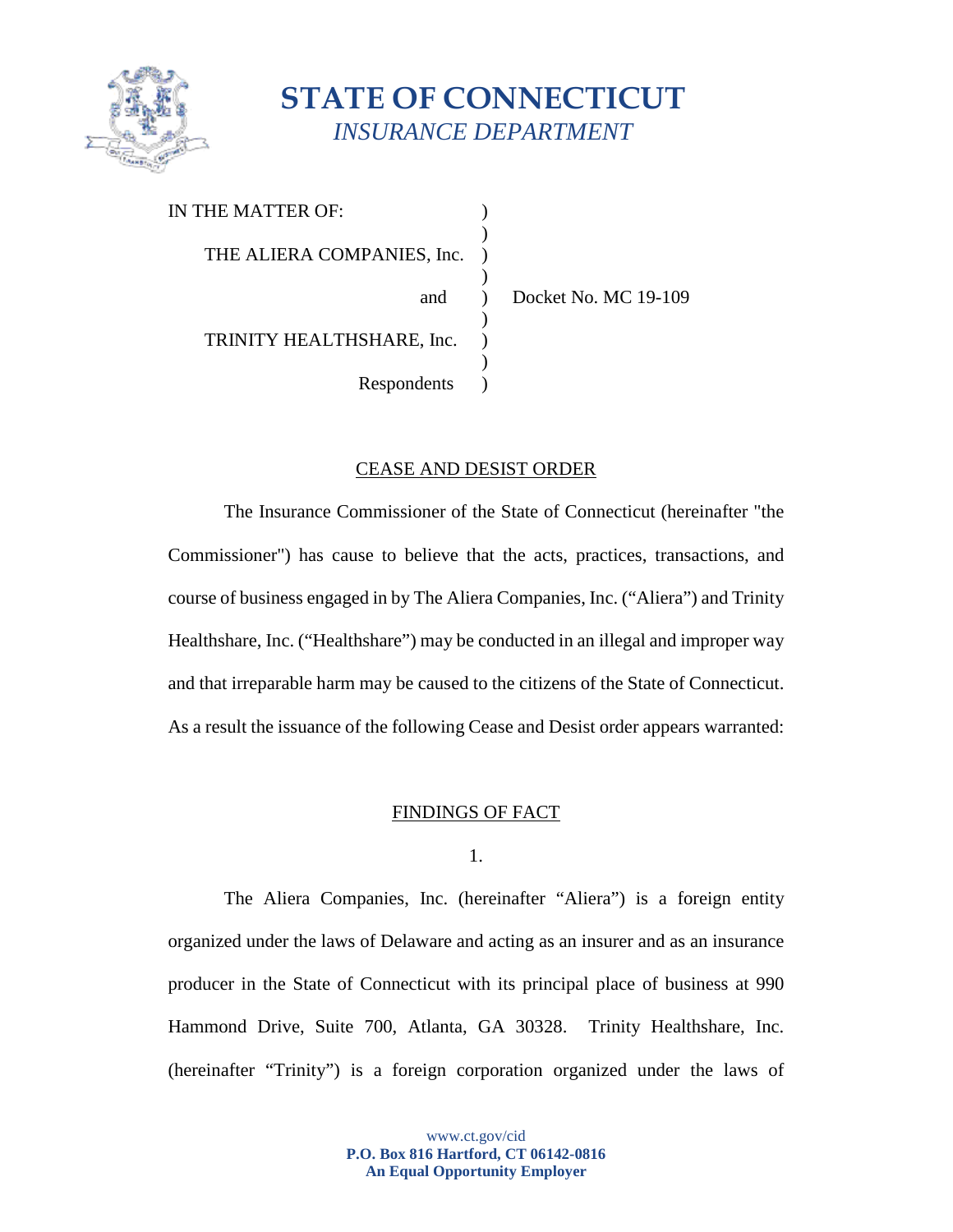Delaware, first incorporated on or about June 27, 2018, which represent itself as a healthcare sharing ministry within the meaning of 26 USC §5000A. Aliera and Trinity ("hereinafter collectively referred to as "Respondents") are engaging in an insurance business and acting as insurers in the State of Connecticut by providing health insurance to Connecticut residents or persons authorized to conduct business in Connecticut.

2.

Neither Aliera nor Trinity have been in operation and continuously sharing members' health care costs since at least December 1, 1999, as required by 26 USC  $§$  5000A(d)(2)(B).

3.

Since August 14, 2018 Aliera has been licensed in Connecticut as a producer agency, license No. 2571864, with authority to sell Life, Accident & Health, Credit and Travel insurance products, but is not authorized to engage in any other insurance business or to place coverage as an insurer in the state of Connecticut. Trinity does not hold any insurance license and is not authorized to transact any insurance business in the state of Connecticut.

4.

 Respondents are soliciting and/or entering into health insurance contracts with residents of Connecticut or persons authorized to do business in Connecticut whereby Respondents, upon payment of a fee, agree to provide coverage for costs the members incur when receiving medical, dental, optical, hearing, vision and chiropractic services. In addition, Respondents purport to provide coverage for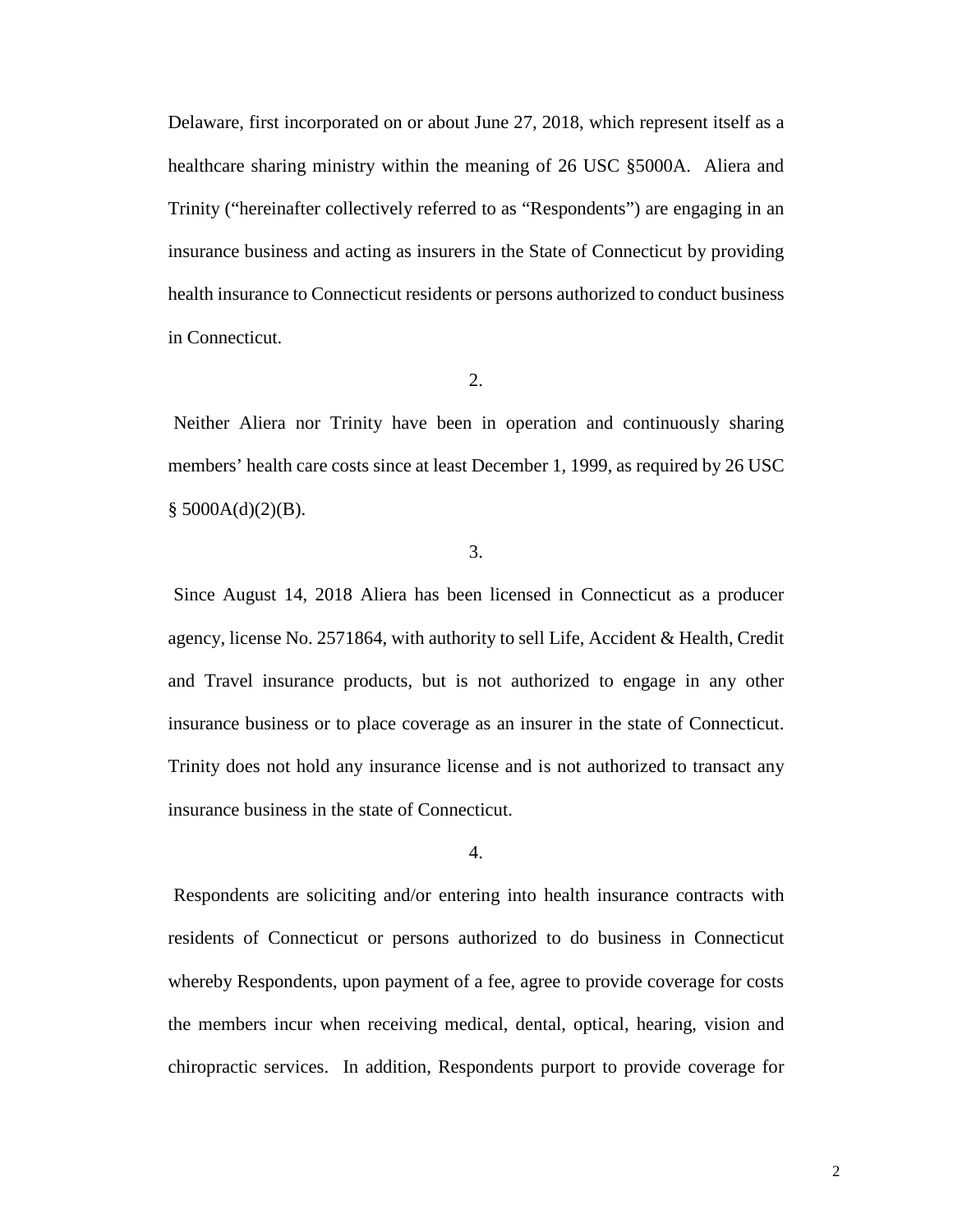prescription drugs, Medicare, short term health insurance and insurance for small businesses.

Aliera represents that the products marketed on behalf of Trinity are not insurance, that it administers a faith-based cost sharing program on behalf of Trinity and that it provides assistance to individuals with common religious and ethical beliefs, when in fact the Respondents do not limit the marketing of their products to individuals holding any particular religious beliefs, but enroll in their program all individuals irrespective of faith and, through their marketing representatives, simply require that members enrolling in their program agree to a series of general belief statements, such as "helping others and/or maintaining a healthy lifestyle and avoid foods, behavior, or habits that produce sickness or disease to ourselves or others", or "believe that personal rights and liberties originate from God and are bestowed on us by God", or "believe that every individual has a fundamental religious right to worship God in his or her own way."

#### 6.

Aliera's marketing materials promote individual and family coverage that includes primary care physician visits, pharmaceuticals, basic eye and hearing exams, both in- and out-patient procedures, extended hospitalizations, urgent care needs, labs and diagnostic procedures. Plans offered by Aliera come in gold, silver and bronze, using the same metal designations as insurance plans offered under the Affordable Care Act in the Connecticut Insurance Exchange.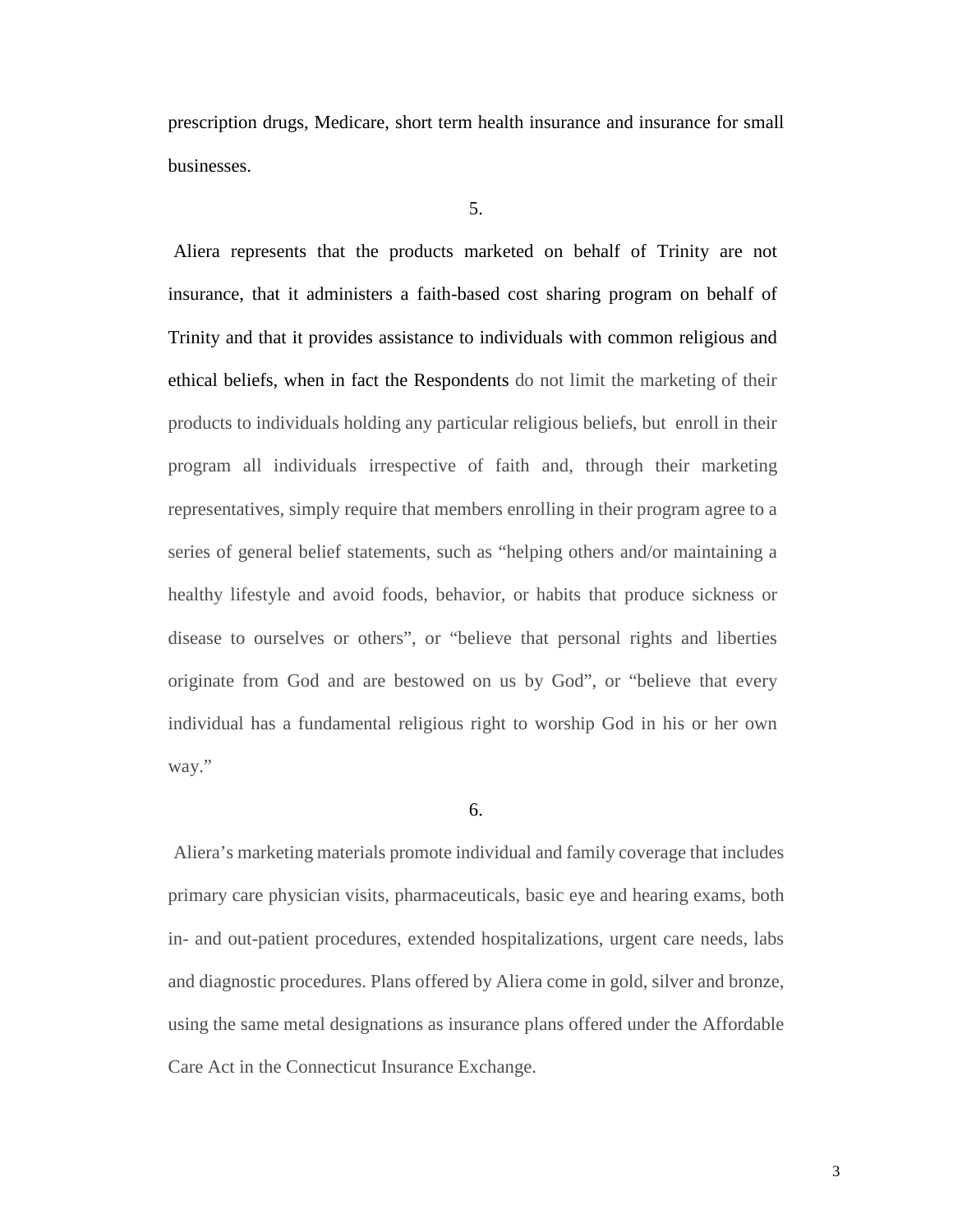7.

Encouraging the public to apply for coverage offering "lower rates", "great coverage" and "no penalty", Aliera's website states that Aliera operates "like health insurance" by pooling members' contributions to pay the providers directly, just like a regular insurance company, albeit at a premium 50 percent lower.

#### 8.

A guide provided by Aliera to its members represents that Aliera Healthcare, Inc., in conjunction with Trinity Healthshare, LLC, creates a full range of services and benefits, including preventive care, episodic primary care, chronic maintenance, labs & diagnostics, telemedicine, including "specialty care hospitalization, surgery and emergency room treatment". The guide represents that "Aliera Healthcare, in alliance with Trinity HealthShare, makes quality healthcare choices affordable for individuals and families". In addition, the guide includes information about the coverages available, exclusions and limitations of coverage, lifetime or per incident maximum limits and amounts of deductible for each type of service, claims adjudication process and information about the use of provider networks.

#### 9.

 The Respondents market their plans to Connecticut consumers through licensed insurance producers and collect fixed monthly payments from their members, calculated on the basis of the coverage chosen, which vary in accordance with the type of plan applied for, the level of coverage, the number of family members enrolled and the underwriting characteristics of each member.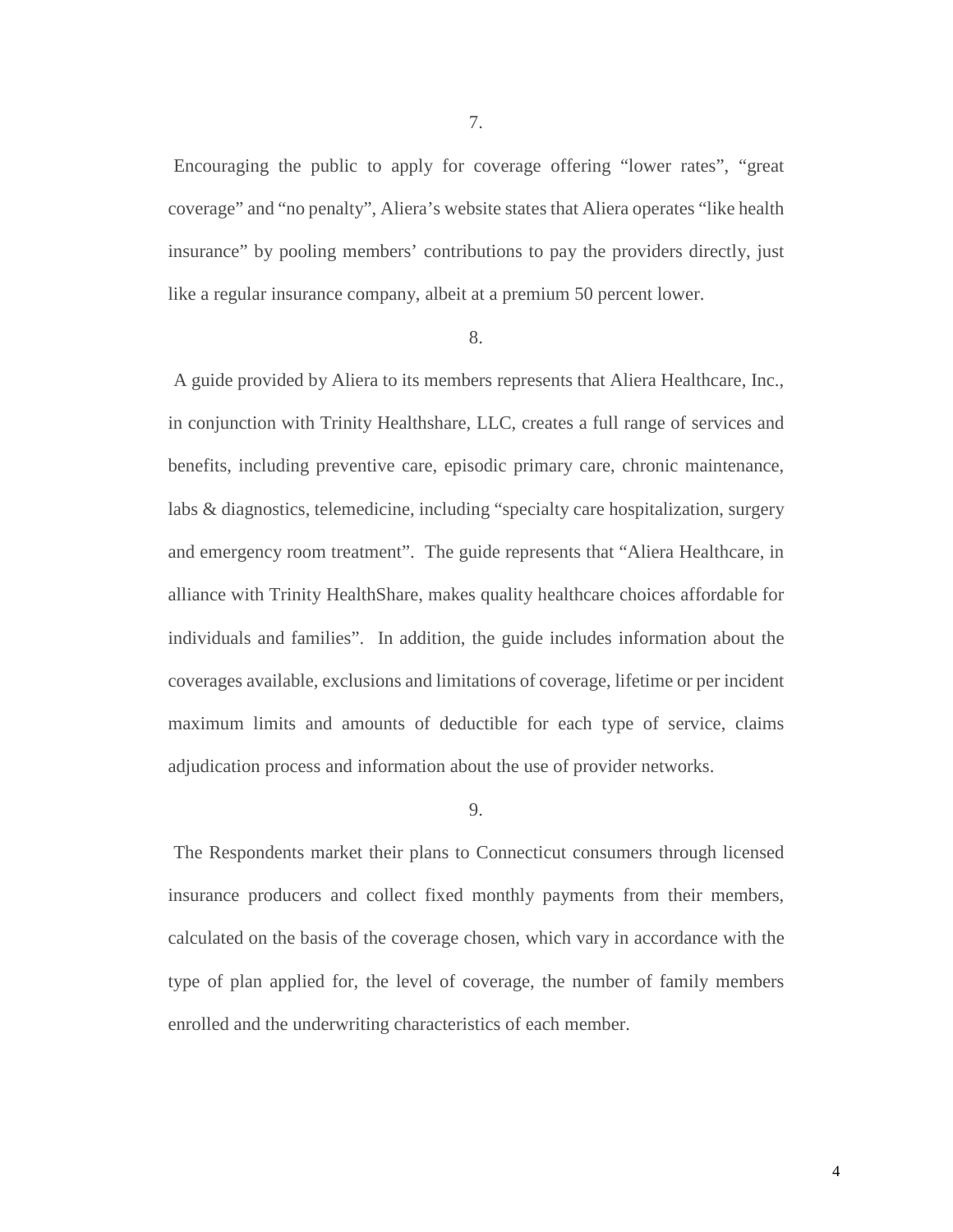At the present time, the Respondents have not applied for or received an insurance license from the Commissioner authorizing the Respondents to make or propose to make, as insurers, insurance contracts or to conduct in Connecticut, as principals, any insurance business, as defined in General Statutes § 38a-271 .

#### 11.

General Statutes § 38a-272 prohibits any person or insurer from doing, directly or indirectly, any of the acts of an insurance business, as defined in General Statutes § 38a-271, unless authorized under the general statutes. General Statutes § 38a-41 prohibits any insurer or health care center from doing any insurance business or health care business in this state, except if authorized by the Commissioner.

#### 12.

General Statutes § 38a-8 authorizes the Commissioner to administer and enforce all provisions relating to the insurance laws of our State, including the provisions of the Unauthorized Insurers Act, General Statutes § 38a-271 *et seq.* The Commissioner can, therefore, assert jurisdiction over, issue orders and/or commence administrative proceedings against, any person that, in violation of Connecticut law, provides the types of insurance coverage offered in this state by the Respondents.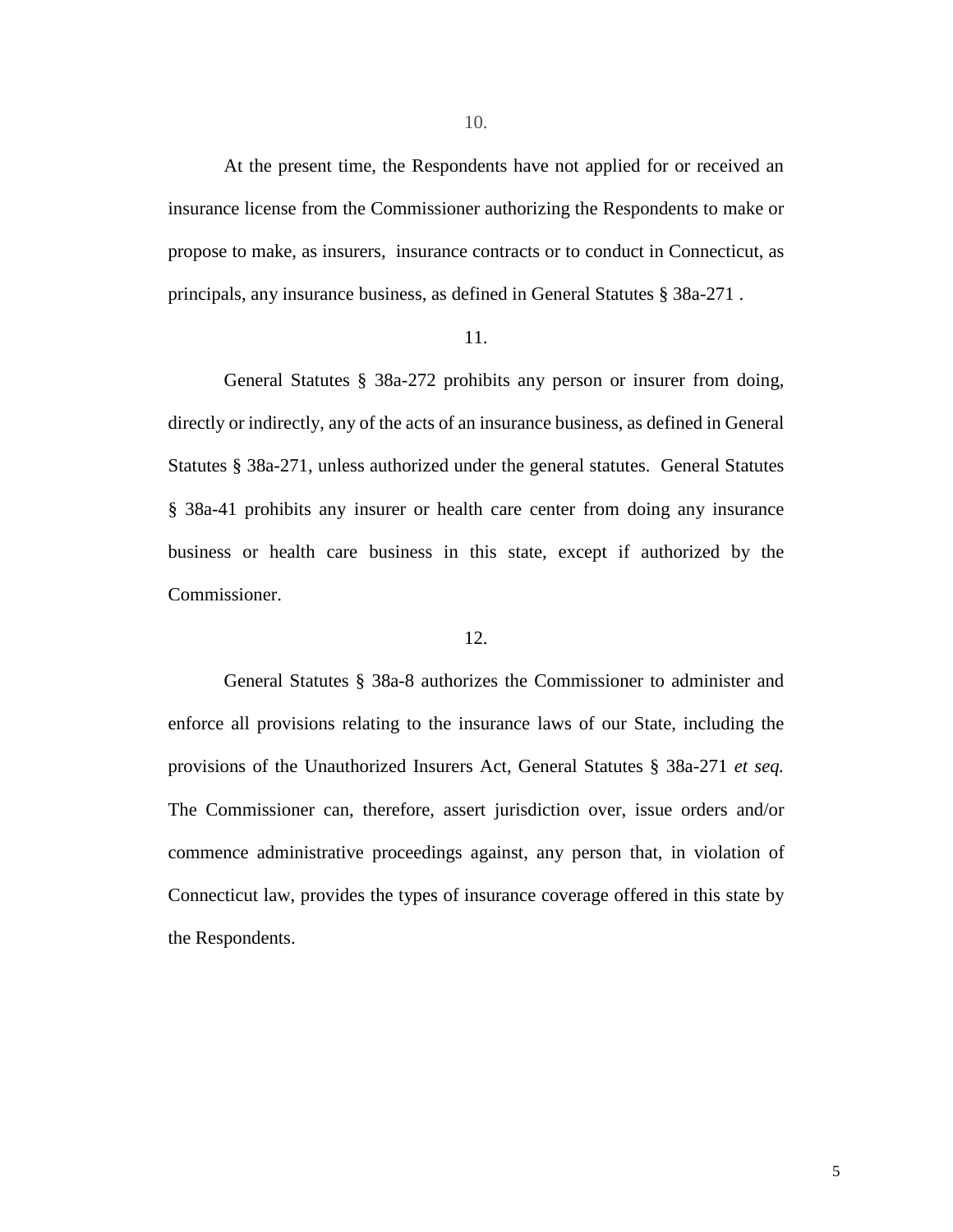General Statutes § 38a-17 authorizes the Commissioner to order any insurer to discontinue any illegal or improper method of doing business if, in the opinion of the Commissioner, such insurer is in fact doing business in an illegal or improper way.

### 14.

General Statutes §§ 38a-481 and 38a-513 provide that no individual health insurance policy or group health insurance policy, respectively, shall be delivered or issued for delivery in this state until a copy of the form thereof and of the classification of risks and the premium rates have been filed with, and approved by, the Commissioner.

#### 15.

The Respondents have never filed copies of the forms relating to the health insurance plans they offer in Connecticut or the premium rates applicable to the risk classification of the contracts they offer to the public.

#### 16.

General Statutes § 38a-1 defines the term "insurance" as "any agreement to pay a sum of money, provide services or any other thing of value on the happening of a particular event or contingency or to provide indemnity for loss in respect to a specified subject by specified perils in return for a consideration. In any contract of insurance, an insured shall have an interest which is subject to a risk of loss through destruction or impairment of that interest, which risk is assumed by the insurer and such assumption shall be part of a general scheme to distribute losses among a large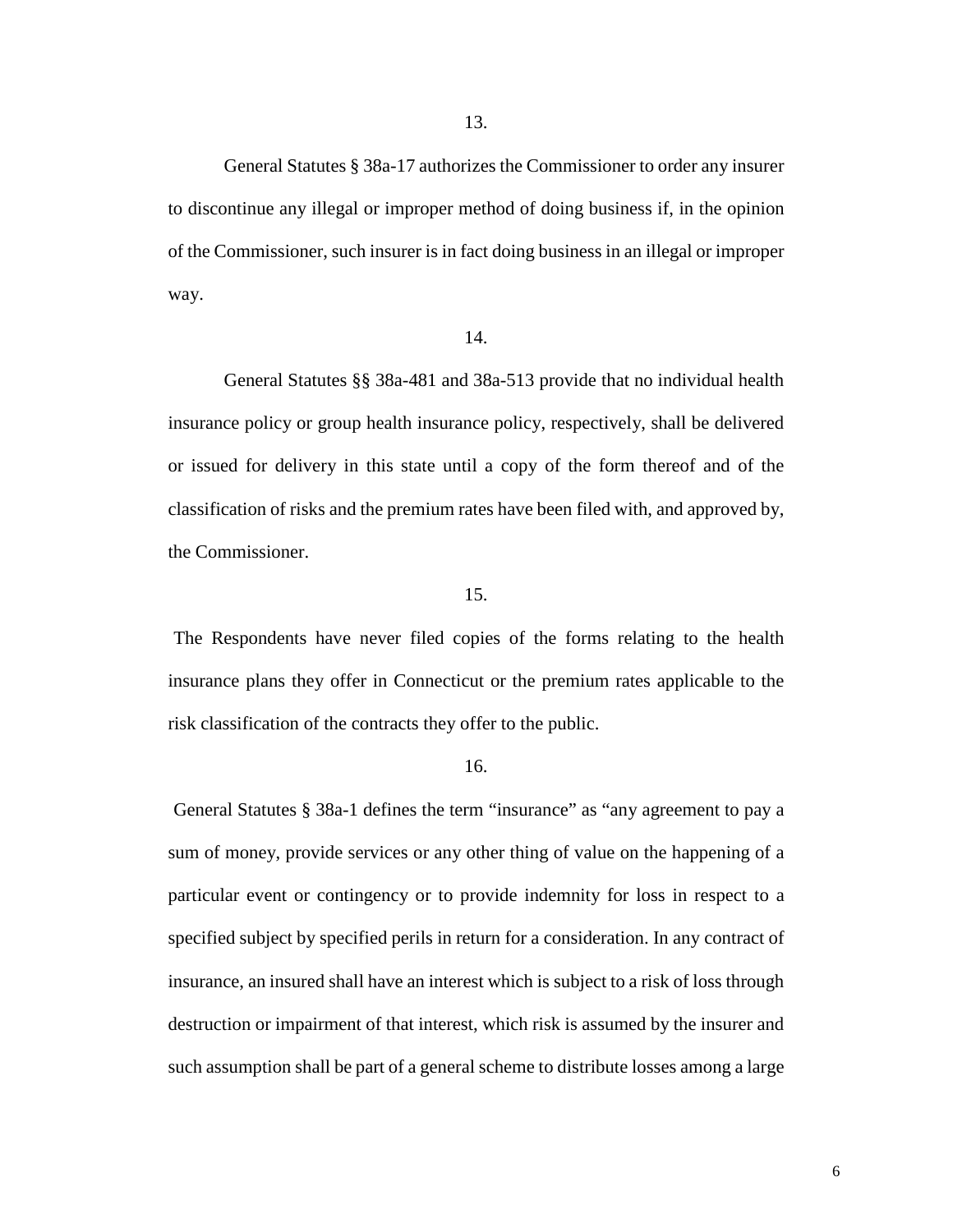group of persons bearing similar risks in return for a ratable contribution or other consideration."

The products marketed by the Respondents include an agreement to pay a sum of money, provide services or any other thing of value on the happening of a particular event or contingency, i.e. sickness or injury, or to provide indemnity for loss in respect to a specified subject by specified perils - indemnify their members for costs incurred for medical expenses - in return for a consideration. As it relates to the contracts issued by the Respondents, members have an interest which is subject to a risk of loss through destruction or impairment of that interest, which risk is assumed by the Respondents as part of a general scheme to distribute losses among a large group of persons bearing similar risks in return for a ratable contribution or other consideration by each member.

#### CONCLUSIONS OF LAW

1.

The facts set forth in paragraphs 1 through 17 of the Findings of Fact herein show that the Respondents are subject to the jurisdiction of the Commissioner and are subject to all appropriate provisions of the Connecticut Insurance Code pursuant to General Statutes § 38a-271 *et seq.* Said facts further show that the Respondents have been acting, and are currently acting, as insurers and/or transacting the business of insurance in Connecticut without a subsisting certificate of authority in violation of General Statutes § 38a-272 and § 38a-41.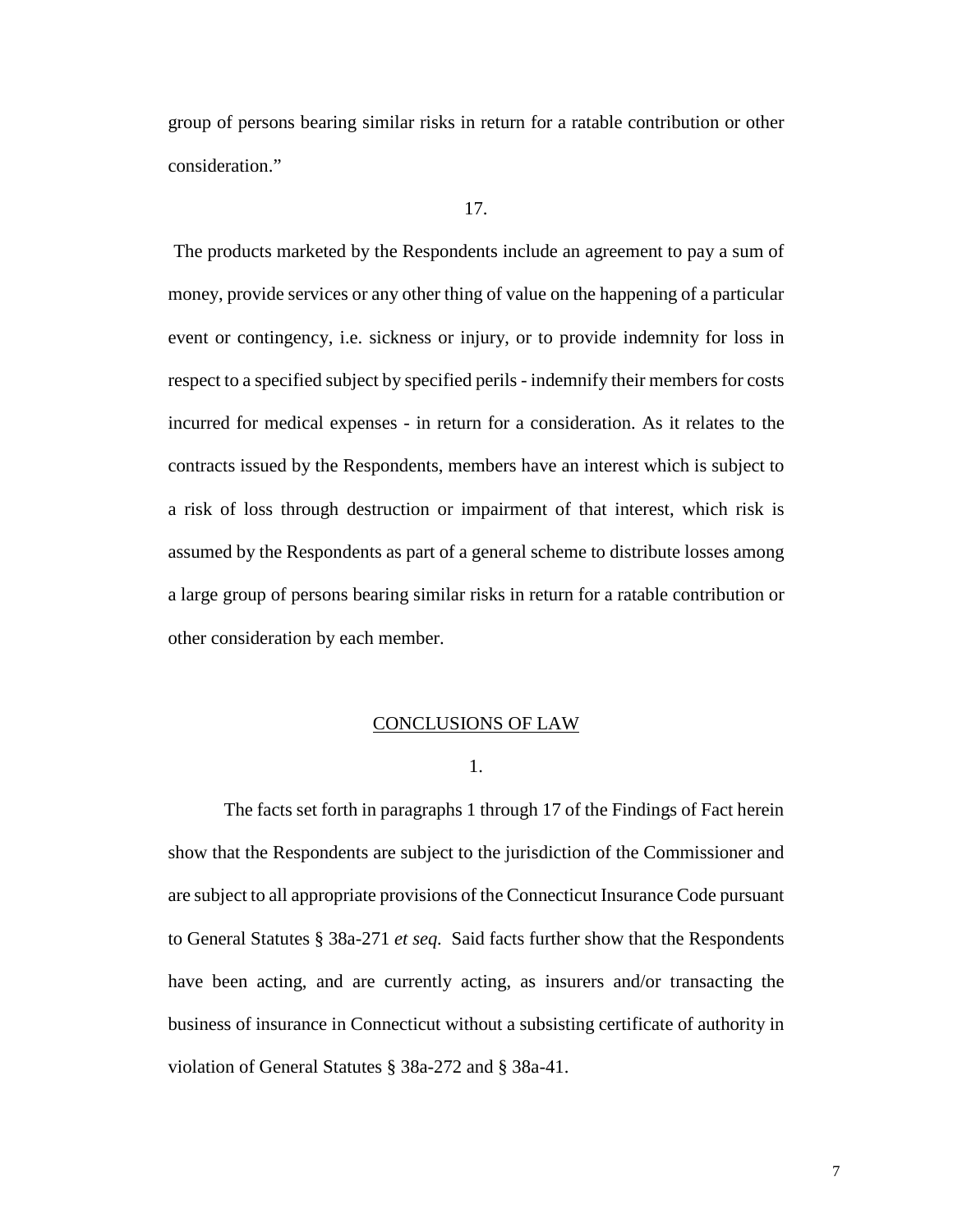2.

The facts set forth in paragraphs 1 through 17 of the Findings of Fact herein show that the Respondents are acting as insurers in Connecticut by providing health insurance without first obtaining a certificate of authority from the Commissioner, in violation of General Statutes § 38a-41, and without having filed such health insurance products with the Commissioner and having obtained the Commissioner's approval prior to marketing such products, in violation of General Statutes §§ 38a-481 and 38a-513.

3.

The facts set forth in paragraphs 1 through 17 of the Findings of Fact herein constitute grounds for the Commissioner to issue an order directing the Respondents to immediately discontinue engaging in an insurance business in Connecticut whereby they provide Life, Accident & Health insurance or any other kind of insurance to Connecticut residents or persons authorized to do business in Connecticut.

4.

The facts set forth in paragraphs 1 through 17 of the Findings of Fact herein constitute grounds, pursuant to General Statutes § 38a-278, for the Commissioner to subject the Respondents to a monetary penalty of up to \$50,000.00 for each and every act of violation of the Connecticut Insurance Statutes or any pertinent Rules and Regulations of the Connecticut Insurance Department, which amount may be increased by \$2,500.00 for the first offense and by an additional \$2,500.00 for each month during which any violation continued.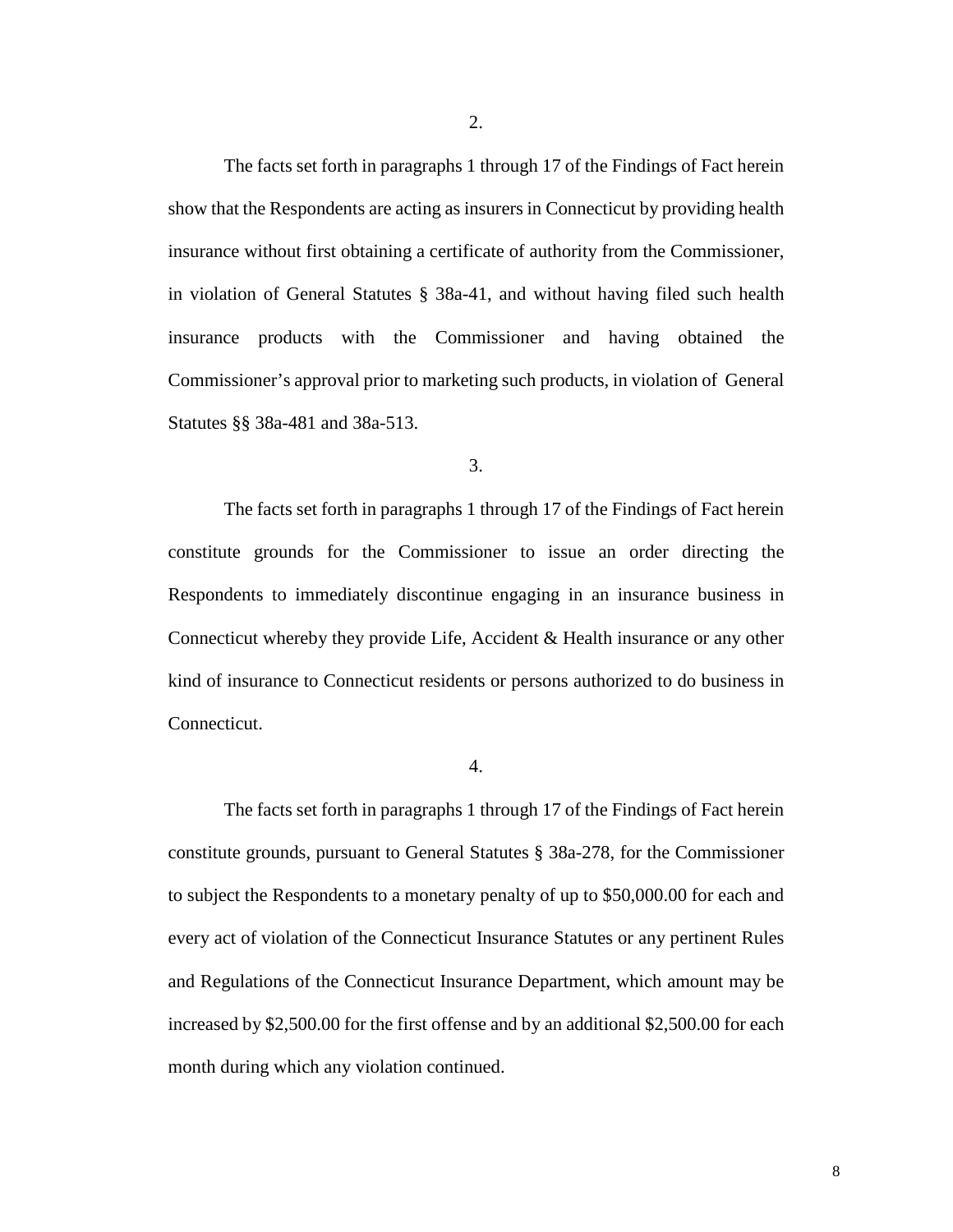The facts set forth in paragraphs 1 through 17 of the Findings of Fact herein give the Commissioner reasonable cause to believe that the Respondents have violated, are violating, and will continue to violate the insurance laws of Connecticut. The aforesaid facts also show that the Respondents have not committed merely technical violations, but have violated a basic tenet of public policy by transacting insurance in this State without a subsisting certificate of authority in violation of General Statutes §§ 38a-41 and 38a-272.

6.

The facts set forth in paragraphs 1 through 17 of the Findings of Fact herein give the Commissioner reasonable cause to believe that the probability of such continued violations constitutes a situation of imminent peril to the public welfare, and that the situation therefore imperatively requires immediate action.

7.

The facts set forth in paragraphs 1 through 17 of the Findings of Fact herein give the Commissioner reasonable cause to believe that the Respondents have violated Sections 38a-481 and 38a-513 of the Connecticut General Statutes by failing to file the rates and forms for the health insurance policies marketed in Connecticut and by failing to obtain prior approval from the Commissioner prior to marketing their insurance contracts in this state.

Pursuant to General Statutes § 38a-17, IT IS THEREFORE ORDERED by the Insurance Commissioner: